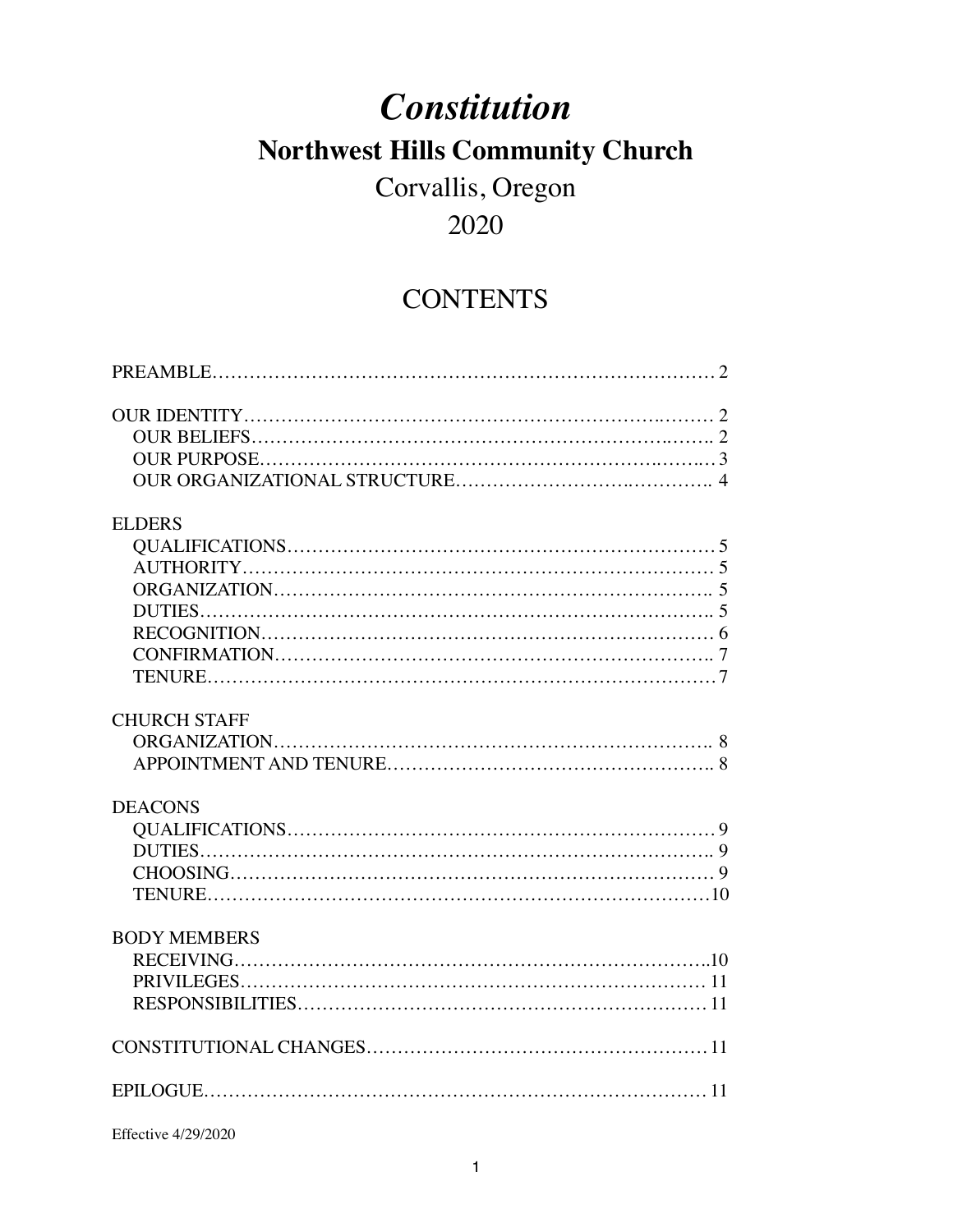#### **PREAMBLE**

We, the members of Northwest Hills Community Church, do hereby constitute and organize ourselves as closely as possible to the New Testament pattern of church life, membership and leadership. We desire to enable each member to:

Experience God's love through the fellowship of believers; learn the application of God's Word to his/her life; stimulate others to love and good works; and identify and implement his/her spiritual gift for serving the needs of others in the church and community.

We are therefore dedicated to the Scriptural ideal that *"we are to grow in all aspects into Him who is the head, even Christ, from whom the whole body, being fitted together by that which every joint supplies, according to the proper working of each individual part, causes the growth of the body for the building up of itself in love."* (Ephesians 4:15-16)

# **OUR IDENTITY**

We are a body of people who have placed our faith in the Lord Jesus Christ as our personal Savior. In trusting Jesus as Savior, we have identified with Him in His death, burial and resurrection by public witness and baptism. Now, as His ambassadors we desire to be a pure representation of the "universal body of believers in Christ," which is His beloved bride. We hold that every member is equally a priest before God and shares in the responsibility for the total ministry of the Northwest Hills fellowship. We welcome all who seek to know and serve God and who desire fellowship with other believers in Christ, based upon the principles and practices of the New Testament church. 1 Corinthians 12:12 says, *"For even as a body is one and yet has many members, and all the members of the body, though they are many, are one body, so also is Christ."*

#### **OUR BELIEFS**

We have examined the Scriptures to seek out the truth concerning the fundamental doctrines of the Christian faith and their applications to life. It is recognized that some of the doctrines stated herein go beyond the essentials of salvation, although we believe them to represent the message of the Bible. We are convinced of and deeply committed to the following basic truths:

- 1. The Scriptures of the Old and New Testament were verbally inspired by God the Holy Spirit, are completely inerrant in the original writings and serve as supreme and final authority in faith and life. 2 Timothy 3:16-17; 2 Peter 1:20
- 2. There is one God, eternally existing in three persons: Father, Son and Holy Spirit. Matthew 28:19; 2 Corinthians 13:14
- 3. Jesus Christ was begotten of the Holy Spirit, was born of Mary, a virgin, is true God and true man. He died for our sins according to the Scriptures as a representative and substitutionary sacrifice, and God justifies all who believe in Him on the basis of His shed blood. Matthew 1:18-23; 1 Peter 1:18-21; Romans 3:24, 25a; 4:5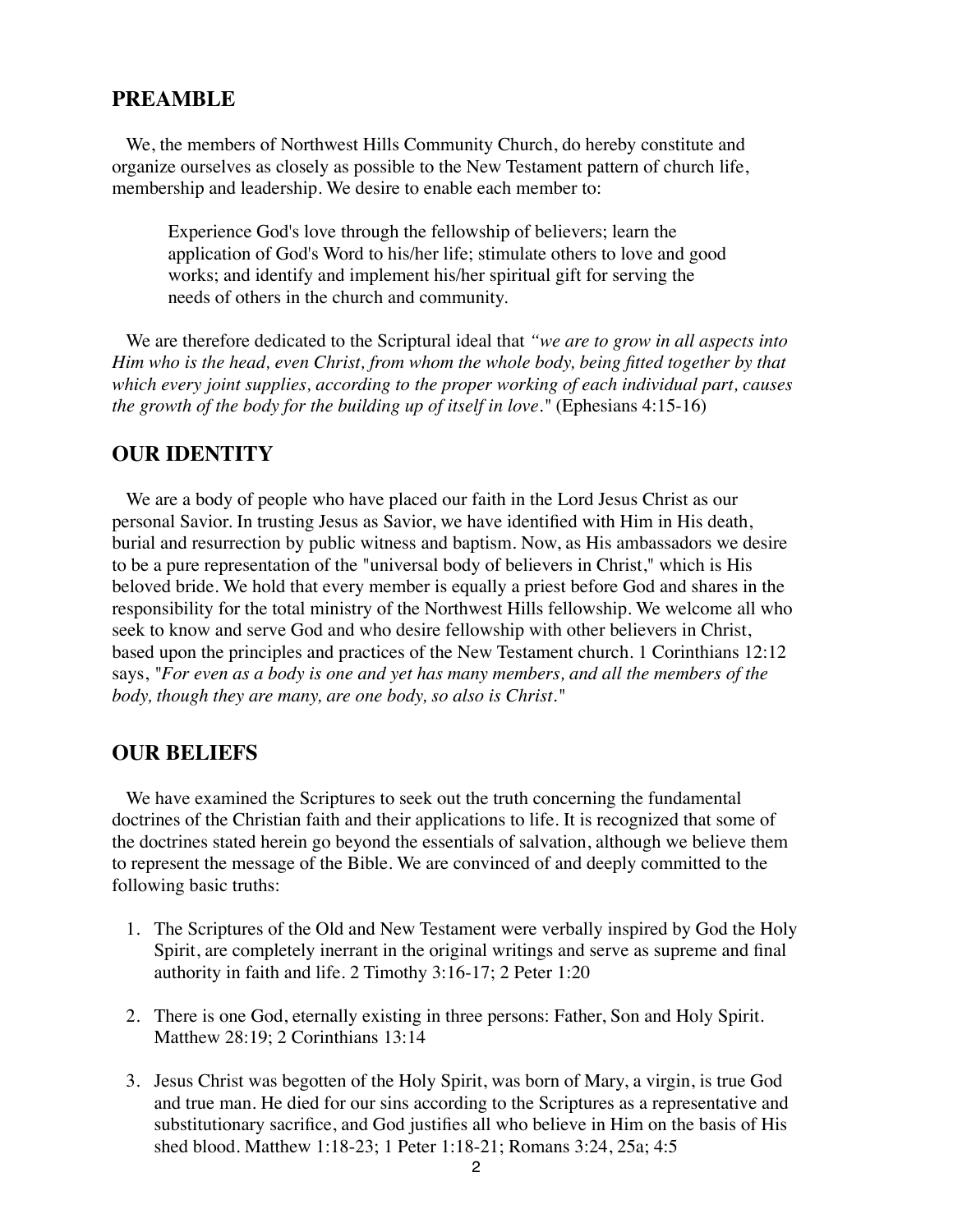- 4. Man was created in the image of God. He sinned and thereby incurred not only physical death but also spiritual death, which is separation from God. All human beings are born with a sinful nature and in the case of those who reach the age of moral responsibility, become sinners in thought, word and deed. Romans 5:12; Ephesians 2:1-3
- 5. The crucified body of our Lord Jesus was resurrected. He ascended into heaven, and presently intercedes for us as High Priest and Advocate before God. Likewise, there shall also be a bodily resurrection of the just and the unjust, an everlasting blessedness of the saved and an everlasting conscious punishment of the lost. 1 Corinthians 15:1-4; Hebrews 4:16; 1 John 2:1-2; John 5:24-29
- 6. There shall be the imminent, personal return of our Lord and Savior, Jesus Christ. Titus 2:13-14
- 7. All who receive the Lord Jesus Christ by faith are born of the Holy Spirit and thereby become sons of God, a relationship in which they are eternally secure. John 1:12; 10:28-29
- 8. Church members, including deacons, are subject to discipline in accordance with Matthew 18:15-17. Elders are subject to discipline in accordance with 1 Timothy 5:19-20. All church discipline is to be exercised in the Spirit of Galatians 6:1.

# **OUR PURPOSE**

Our purpose is two-fold: to worship and glorify God, and to serve and enjoy Him forever; and to help as many as possible become committed and continuing disciples of Jesus Christ. To this end we purpose to "preach and teach the Word of God proclaiming Christ Jesus, admonishing every man and teaching every man with all wisdom, and that we may present every man complete in Him." (Colossians 1:28)

Toward this purpose, we are committed to:

A. Evangelization

Luke 24:46b-47; John 15:16; Acts 19:10; Romans 1:14-16, 10:1; 2 Corinthians 4:14-21; 2 Peter 3:9.

To have a biblically based evangelistic strategy that encompasses effective outreach to all age groups and all segments of our community. This is basic to all other goals and plans.

B. Edification

Romans 14:19; 1 Corinthians 14:26; 2 Corinthians 10:8, 12:19; 1 Thessalonians 5:11 To have an effective ministry of discipleship which involves:

1. Enlisting

To assist people in making a personal commitment to the Lordship of Christ resulting in baptism and committed membership. Colossians 1:28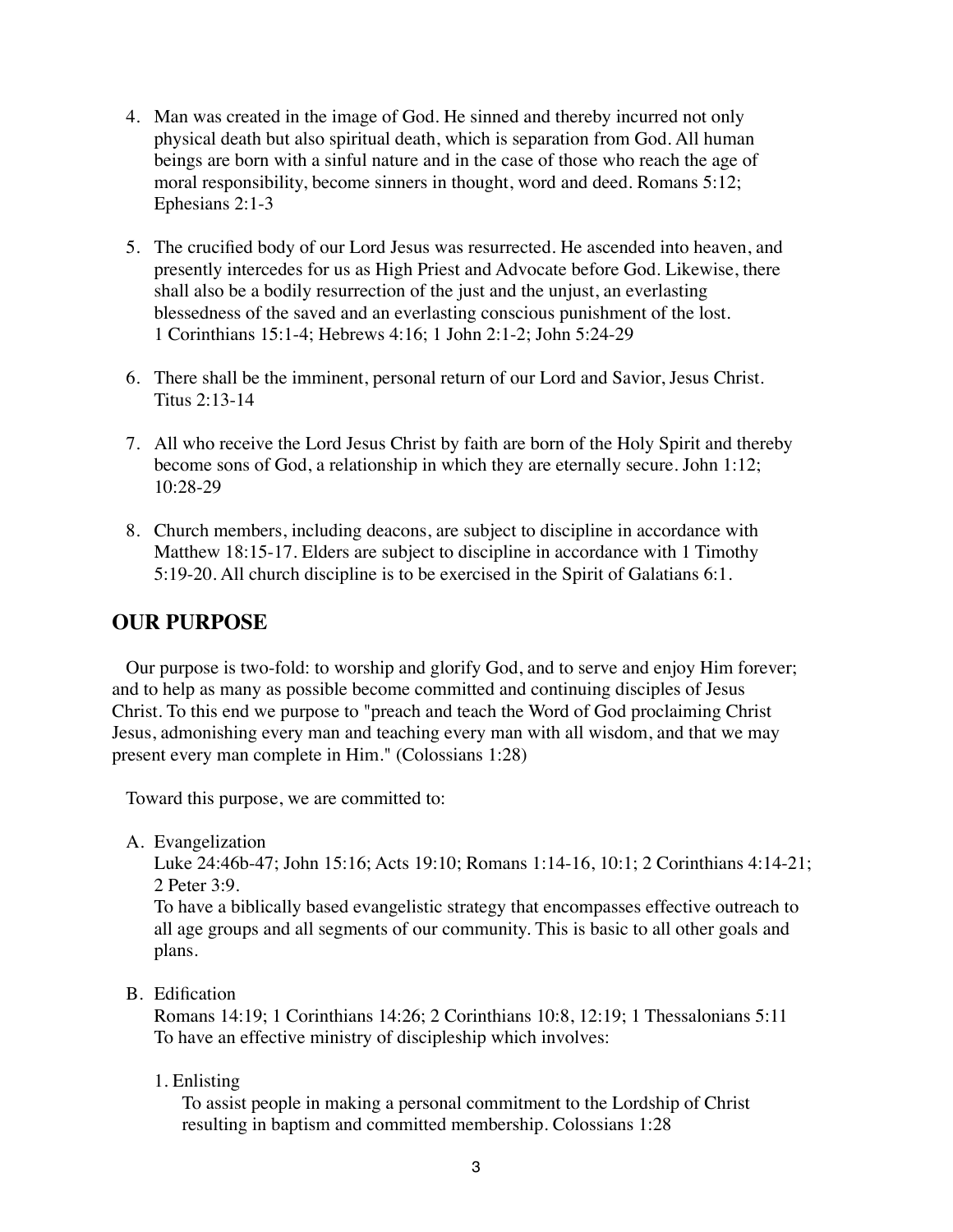### 2. Establishing

To nurture each member to a level of strength and stable consistency in the life of discipleship. 1 Peter 2:1-3

# 3. Encouraging

To help each member to understand and implement our Scriptural responsibilities to one another. Hebrews 3:13; 10:24-25

# 4. Equipping

To prepare each member of the body for successful Christian living and service. Ephesians 4:11-12

5. Employing

To assist every Christian in having a fruitful ministry in the body and in the community. 2 Corinthians 5:20; 1 Peter 2:9

# C. Expansion

#### Matthew 5:13-16; Acts1:8

To see every area of our ministry grow both in quality (effectiveness) quantity (numerical), to start new ministries as needed, and to see new churches started in Corvallis and in the surrounding area.

D. Evaluation

To you evaluate periodically our progress in each area, seeking to remain sensitive to needs we may not be meeting as well as we could, and striving toward an efficient balance of edification and evangelism. We desire that all of our operational ministries contribute a part in the process that will present every person mature in Christ.

# **OUR ORGANIZATIONAL STRUCTURE AND FUNCTION**

Our local church body, under the headship of the Lord Jesus Christ, is organized as elders (overseers), deacons (servants), and body members (believer priests, saints, proclaimers). The needs of the church shall be fulfilled through:

- The faithful teaching of the Word;
- Diligent oversight by elders who shall represent the perspectives of both pastors and body members;
- The faithful implementation of task-oriented deacon ministries; and
- Every member's discovering and deploying of his/her gift in the power of the Holy Spirit.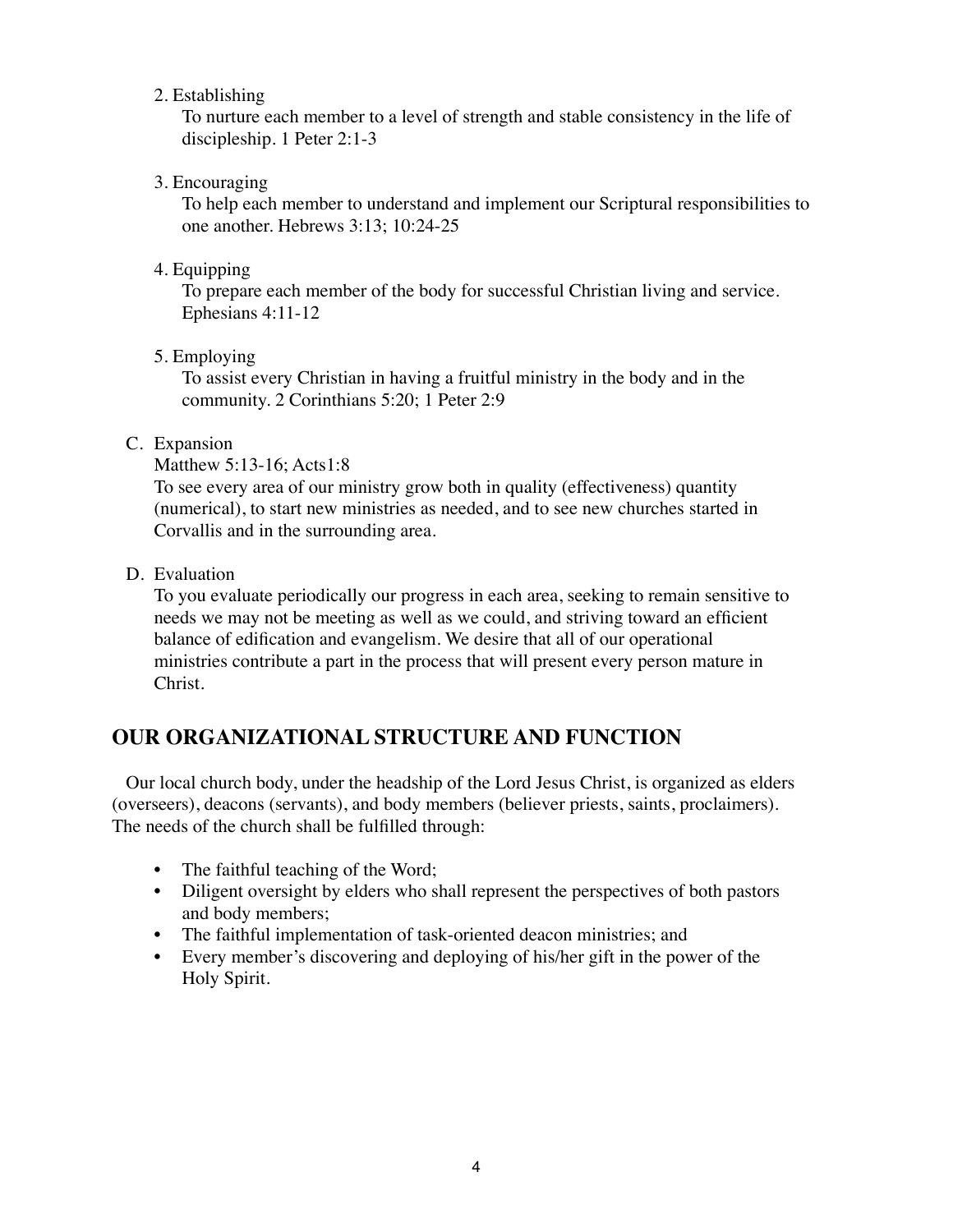#### **ELDERS: QUALIFICATIONS**

Elders shall be men who are members of Northwest Hills; men who are able and desire to serve God by shepherding, teaching and leading His people; men whose lives meet all the Scriptural requirements set forth in 1 Timothy 3:1-7 and Titus 1:6-9; and men who have conscientiously accepted the articles of faith in the constitution of this local church.

# **ELDERS: AUTHORITY**

The ministry of Northwest Hills Community Church shall be under the direction of the Lord Jesus Christ by means of a plurality of elders and function under the authority of the Scriptures and God's Spirit. The Elder Team, appointed with confirmation and support of the church are the decision-making body. (Hebrews 13:17; 1 Peter 5:1-3; 1 Timothy 5:17) Decisions made by the elders shall be based on Scriptural principles, carefully assembled facts, the individual and corporate leading by the Holy Spirit, and the solicited input of body members. The elders are responsible for helping to preserve the unity of the Spirit by soliciting the input of body members by such means as informational meetings, advisory polls, home Bible studies, information cards, pulpit announcements, the Sunday bulletin, and newsletters. The elders must seek and find the mind of Christ and come to unified agreement before deciding matters of church business. (Ephesians 4:1-6; Philippians 2:1-4)

The Lead Pastor has decision-making authority regarding day-to-day operations of the ministry. The elders decide matters of church policy and church governance.

# **ELDERS: ORGANIZATION**

There shall be a minimum of five elders, including the Lead Pastor that serve as the Elder Team. Qualified, paid staff may serve as elders, subject to nomination by the Lead Pastor and confirmation by the body. Unpaid elders shall be a majority of the Elder Team. If for any reason there is not a majority of unpaid elders, then an adequate number of paid staff elders shall take a leave of absence until a sufficient number of unpaid elders are appointed.

Elders shall at all times avoid conflict-of-interest situations. They shall not be involved in decisions that potentially could result in direct financial benefit for themselves or their family. They shall not be involved in decisions to hire family members.

#### **ELDERS: DUTIES**

Inherent with the Scriptural authority of elders over the church body are the clear statements of Scripture concerning self-judgment (1 Corinthians 11:31), subjection to all Christians (1 Peter 5:5; Ephesians 5:21), and maintaining harmony with the body through gentleness rooted in humility (Galatians 6:1).

Consistent with these Scriptural statements, the elders shall undertake with joy the duties and responsibilities set forth in the New Testament, such as, to shepherd, oversee, and guard (Acts 20:28); rule (1 Timothy 5:17); teach (1 Timothy 3:2); help the weak (Acts 20:35); admonish and encourage (1 Thessalonians 5:14); visit and pray for the sick (James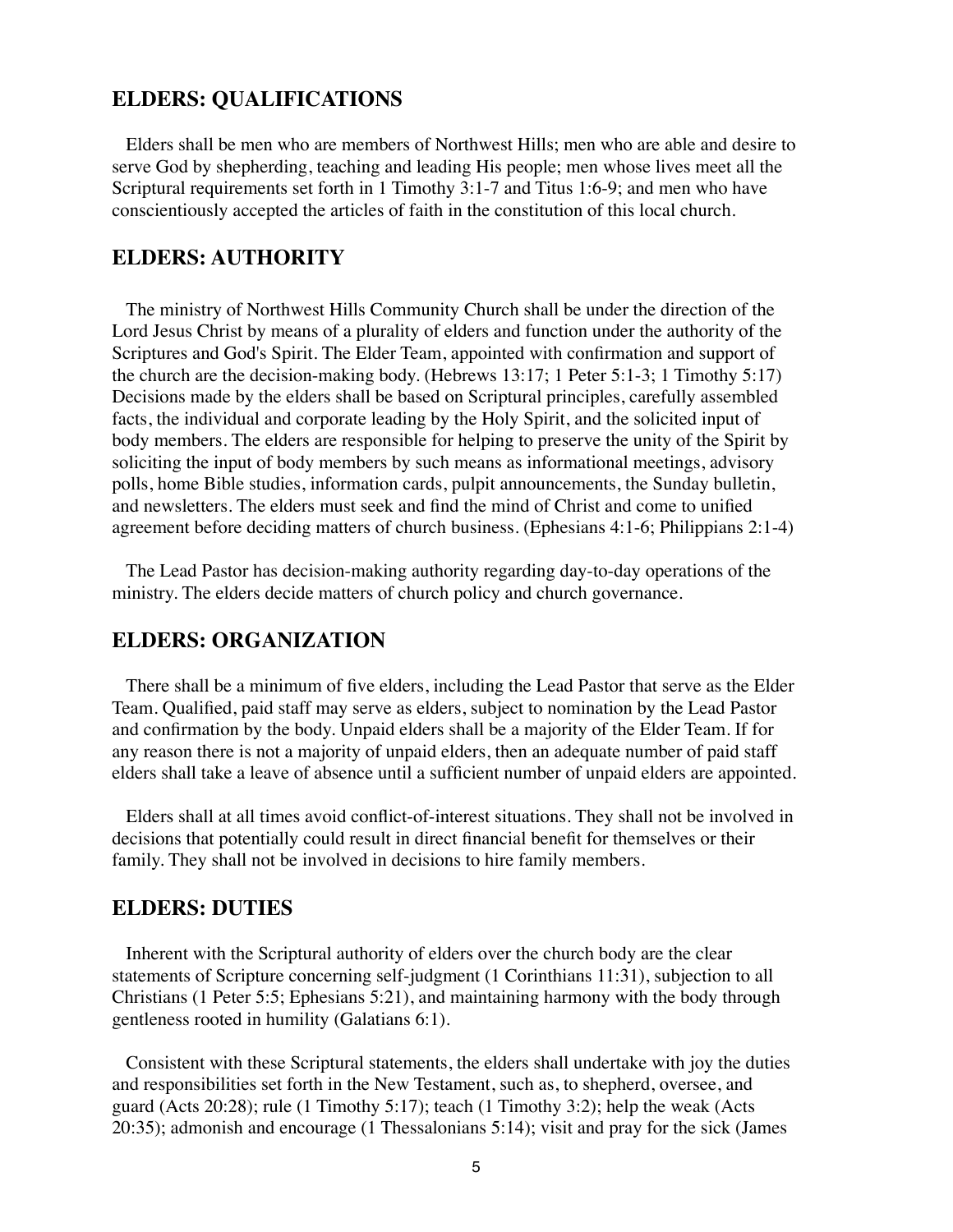5:14-15). Elders shall undertake these duties with both eagerness and selfless motive (1 Peter 5:2; Acts 20:33), "proving to be examples to the flock" (1 Peter 5:3). They shall delegate to deacons and to other body members as appropriate those task-oriented functions that would better enable the Elder Team to carry out these duties.

In recognition of any given unique blend of abilities and spiritual gifts among the plurality of elders, and of time and energy limitations for individual elders, the Elder Team will be free to determine specialization of duties and/or function among themselves as befits the overall responsibilities of shepherding, ruling and teaching.

In order to ensure knowledgeable participation of body members in the life of the church, elders shall maintain effective two-way communication with the church body by such means as informational meetings, advisory polls, publication of regular synopses of elders meeting minutes, publication of agendas of upcoming elder meetings as appropriate, home Bible studies, pulpit announcements, the Sunday bulletin, and newsletters. Elders shall innovate appropriate means of communication as necessary for the purpose of maintaining harmony and unity within the church body. The elders shall rely upon the Lead Pastor to monitor and assure the effectiveness of the communication process within the body. The Lead Pastor may designate a staff person or body member to perform this function.

### **ELDERS: RECOGNITION**

All body members are challenged to exercise faith in, rely upon, and actively pray for the working of the Holy Spirit to prepare, identify, and raise up the number of men necessary to oversee God's work through the body. The process of recognizing and appointing elders must never lower the requirements of the office to insure the provision of an adequate number of qualified candidates. It is the responsibility of both elders and members to continually identify potential elder candidates and encourage and assist their preparation for service as future elders.

The elder candidate must have served as a body member for a period of time sufficient to demonstrate himself as a man of impeccable integrity, a man who is keenly sensitive to the body, and a man who has widespread support from within the body. It is recognized that a man may have been proven as an elder in another local church body prior to his membership at Northwest Hills, but it is essential that he take the time necessary to establish relationships with body members, to acquaint himself with our history, and to earn the respect and support of body members prior to his seeking the office of elder.

The source of new elders shall be from within the church body. The calling of an additional elder will be expected to occur in any one, or a combination of, the following ways:

- 1. Any individual senses God's call, receives confirmation from others, and formally presents himself to the elders.
- 2. The existing elders recognize and encourage a candidate to formally present himself.
- 3. Members of the church body recognize and encourage a candidate to formally present himself.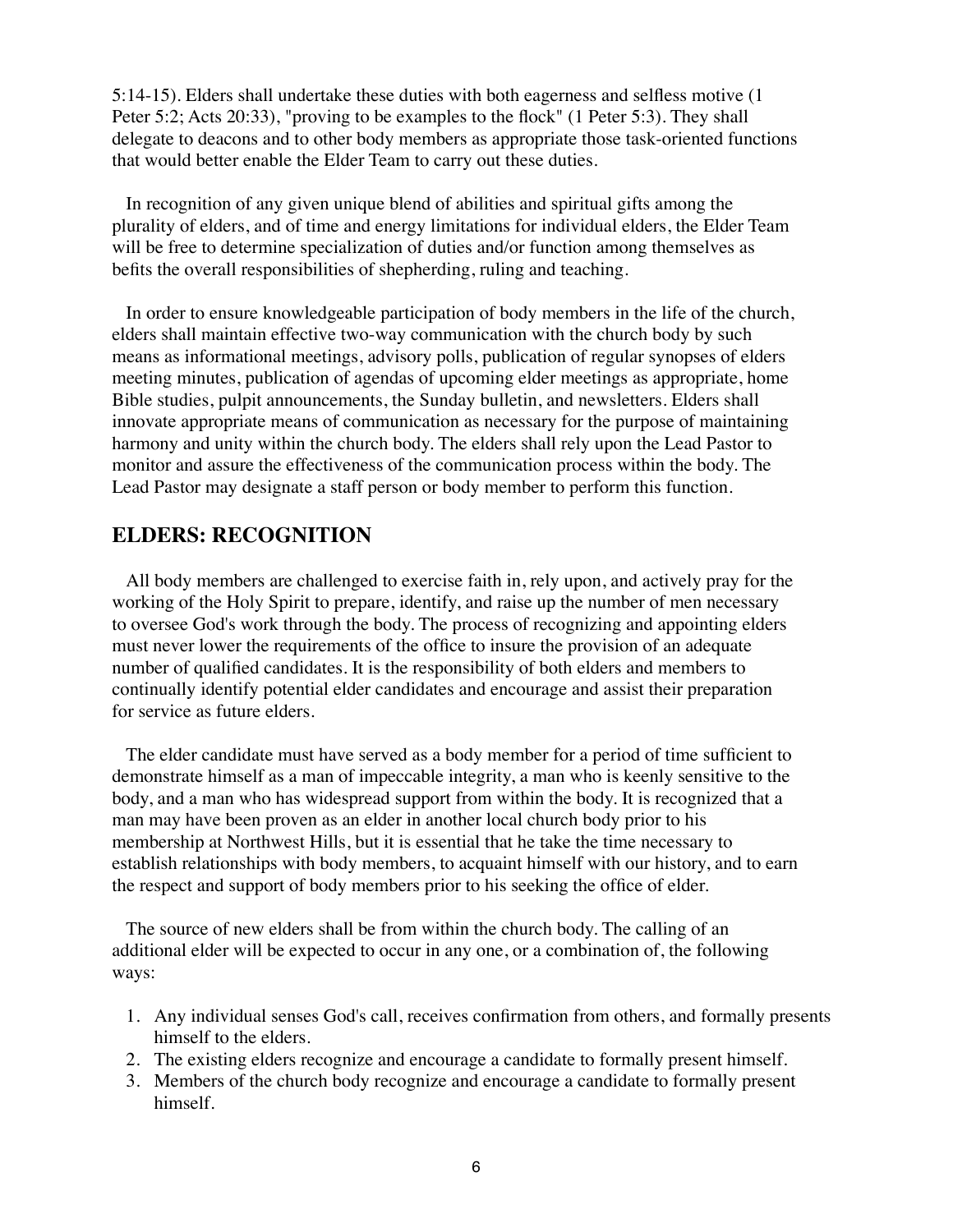#### **ELDERS: CONFIRMATION**

There shall be no limitation placed upon God's sovereign choice to call and confirm a new elder. Under God's leading, however, the elders shall exercise their discretion as to time and need of recognizing elder candidates. The nominees shall be men who are scripturally qualified, who have been gifted by the Holy Spirit for service as elders, and who are known to have widespread support within the body. As a result of consultation with body members and the elders, a man will formally present himself to the elders as an elder candidate and indicate his desire for the office. The elders shall confer with the candidate concerning his willingness to serve, his qualifications, and the requirements and function of the position. Upon receiving affirmation from the elders, the candidate will be presented to the body for confirmation.

Confirmation of an elder candidate shall be achieved by signed responses from body members. These signed responses shall be shared with the elder candidate. If a given member has serious and specific reservations about the candidate it shall be the equal responsibility of both that member and the candidate, with the oversight of the elders, to resolve the conflict in accordance with the spirit of Ephesians 4:25 and Colossians 3:12-14, and in a manner consistent with the principle of Matthew 18:15-17. Should the resultant discussion satisfy the member that the candidate is scripturally qualified and able to serve as an elder, the objection shall be withdrawn. In the event that the candidate does not hear or agree with the objection, or the member is still not satisfied, the matter must be placed before the elders for resolution in light of the Scriptures. The judgment of the elders shall determine whether or not the candidate's name is withdrawn or his candidacy is confirmed.

#### **ELDERS: TENURE**

 Elders shall be appointed to a three-year term of service. After the completion of a threeyear term, an elder may serve a second three-year term if (1) the elder is willing to serve a second term, and (2) the Elder Team endorses a second term. Church members will be notified of the Elder Team's endorsement for a second term. Two Sundays prior to the end of his first term, the elder called to a second term will be publicly introduced and made available to meet with members. If no written concerns are presented to the Elder Team, the elder's second term begins. Such evaluation will serve to encourage and confirm an elder in his office, or to raise concerns that require resolution. Resolution of concerns shall follow the procedure set forth in the preceding section. The Lead Pastor is not subject to elder term limits or reconfirmation.

A minimum service period of three years is encouraged. The maximum length of consecutive service shall be six years. Each period of elder service shall be followed by a minimum of one year not serving as an elder. An elder may at any time, however, take a temporary leave of absence from his formal duties, or, as personal circumstances may dictate, resign with honor. Removal of elders from office shall be effected by disciplinary action in accordance with 1 Timothy 5:19-20 and Galatians 6:1.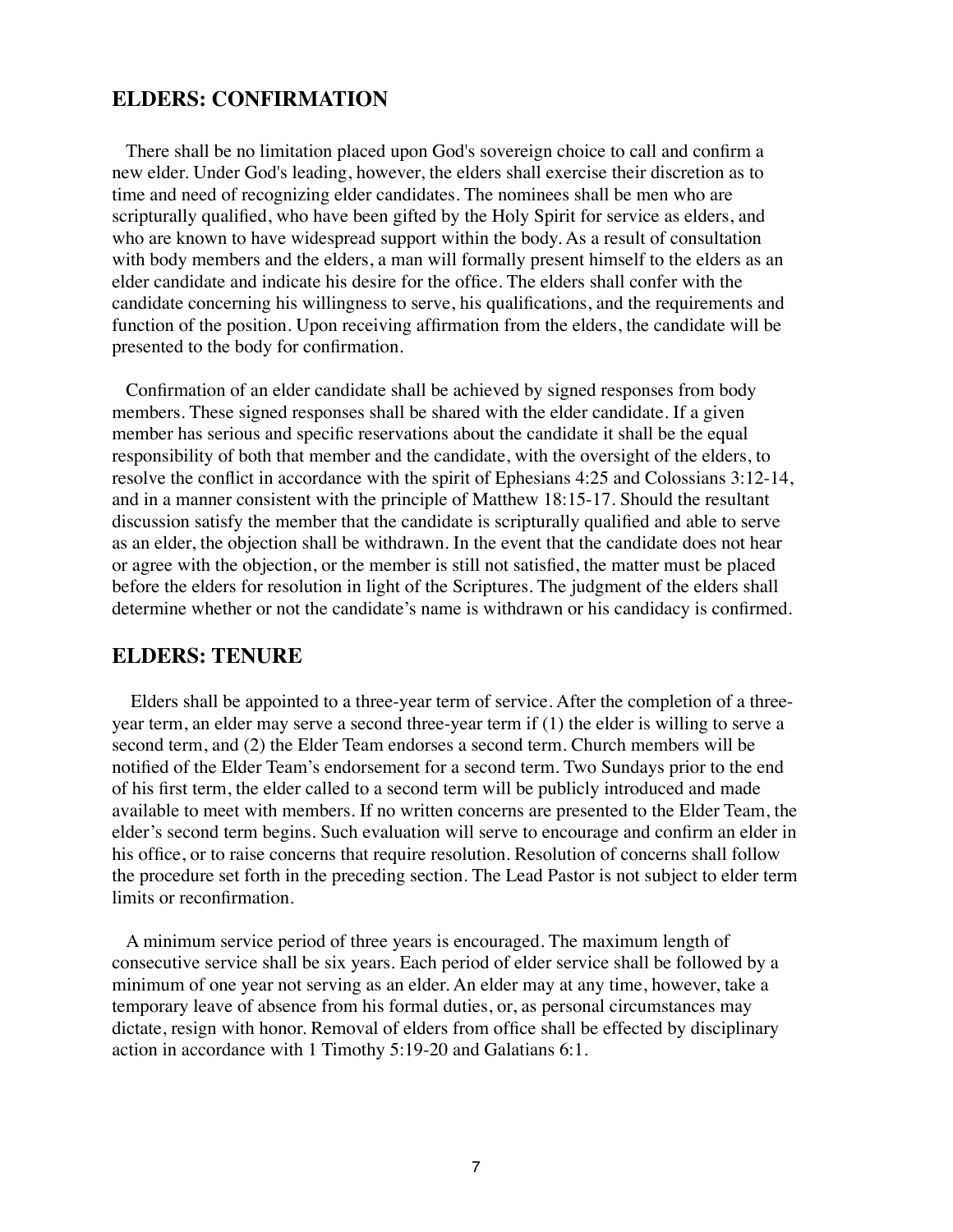# **CHURCH STAFF: ORGANIZATION**

Church staff includes the following types of positions: (1) Lead Pastor, (2) Associate Pastors, (3) ministry support staff, (4) office staff and maintenance staff.

The Lead Pastor has primary responsibility for leading the ministry at Northwest Hills. He has supervisory authority over all other staff, and is responsible for hiring, terminating and evaluating all other staff. The Lead Pastor serves as an elder and provides guidance to the elders on church priorities and elder function. The Lead Pastor has decision-making authority regarding day-to-day operation of the ministry. The elders decide matters of church policy and church governance.

The lay elders are responsible for hiring, terminating and evaluating the Lead Pastor. Formal evaluation of the Lead Pastor shall occur annually. The confirmation process for the Lead Pastor is described under Church Staff: Appointment and Tenure.

In the absence of a Lead Pastor, the lay elders shall have all the authority defined for the Lead Pastor when the Lead Pastor position is vacant. The lay elders also have authority to hire a transitional Lead Pastor.

The lay elders define salary and benefits for all staff (including the Lead Pastor).

Paid staff members normally shall not be considered for the office of elder. The Lead Pastor, however, may at his discretion nominate a paid staff person for consideration as an elder. Paid staff who are nominated by the Lead Pastor must be confirmed by the body as described under Elders: Confirmation. If either the Lead Pastor or lay elders discern a conflict of interest, the paid staff member(s) shall be excluded from the discussion and decision-making.

# **CHURCH STAFF: APPOINTMENT AND TENURE**

#### **Lead Pastor**

The lay elders are responsible for hiring a Lead Pastor. When seeking a Lead Pastor, the lay elders shall provide the church membership with a profile of the responsibilities and qualifications of the position and allow comment from the membership. After receiving input from the membership, the lay elders shall finalize the Lead Pastor profile and seek qualified candidates for the position. The lay elders may appoint a search committee or task force to assist with the recruitment and evaluation of Lead Pastor candidates. Once the lay elders have decided on the best candidate, the lay elders will present the candidate to the church body. Church members will be asked to review the qualifications of the Lead Pastor candidate and to sign an advisory poll that either confirms the candidate or specifies objections. The advisory polls shall be shared with the Lead Pastor candidate. The lay elders shall weigh concerns raised in the advisory polls, as well as all of the other information obtained in the search and candidating process, in making a final decision regarding the candidate.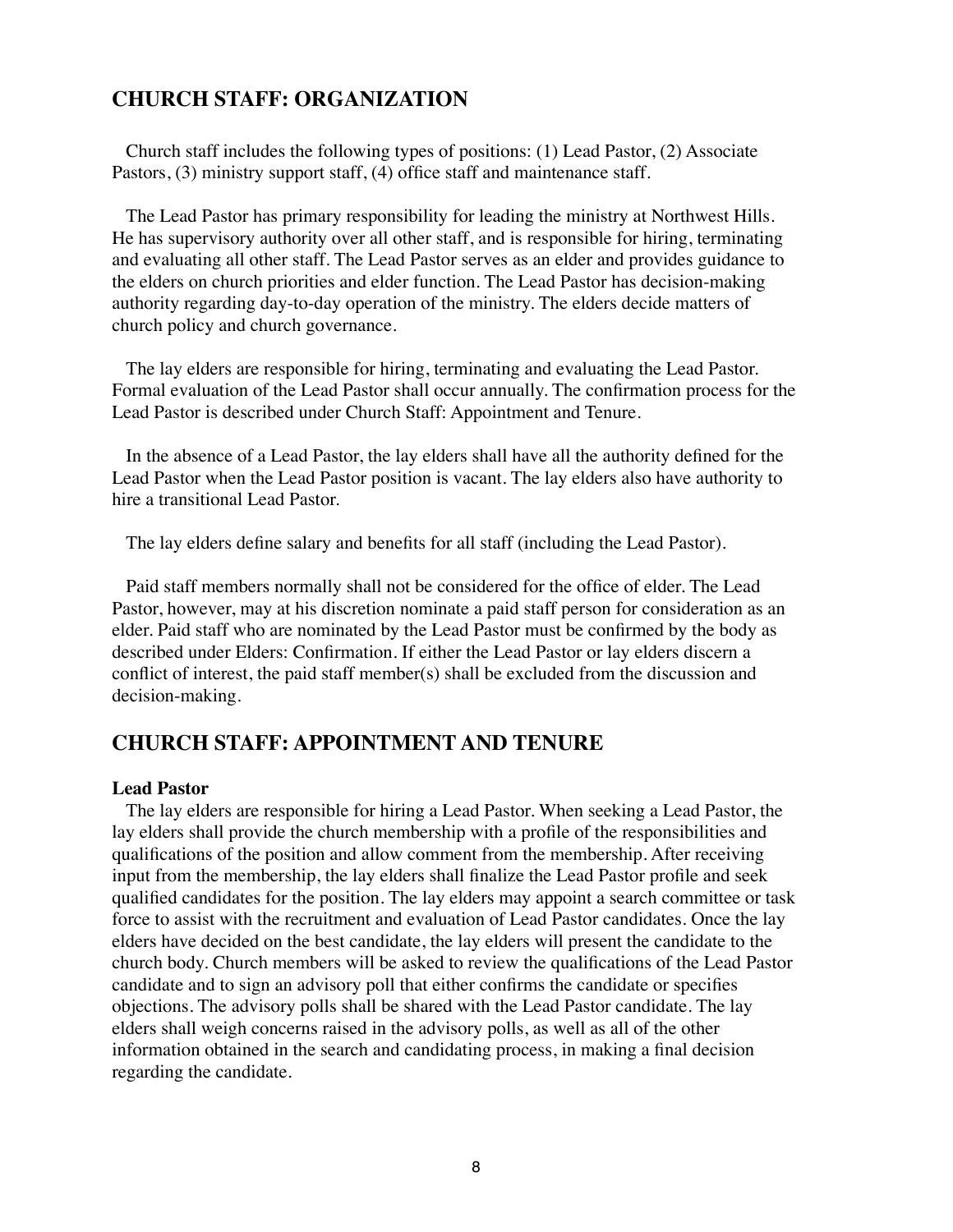#### **Associate Pastors and Ministry Support Staff**

Associate pastors and ministry support staff shall be hired by the Lead Pastor to meet the priorities of ministry in accomplishing the purposes of the church. A clear job description shall be developed by the Lead Pastor, which identifies the responsibility, function, authority, and accountability of the position. Prior to hiring, the lay elders shall review the proposed job description of associate pastors and ministry support staff. The review shall include financial impact, balance of staff gifting, and relationship of the new position to the ministry purposes. If satisfied with the review, the lay elders shall approve the position and the Lead Pastor may proceed with hiring the person of his choice. The Lead Pastor shall inform the lay elders of his selection of a candidate prior to hiring.

The Lead Pastor shall provide formal performance evaluations of associate pastors and ministry staff annually and informally on an ongoing basis. The Lead Pastor may delegate supervisory and evaluation authority to other members of the staff. The Lead Pastor has the authority to terminate the employment of associate pastors and ministry staff.

#### **Office and Maintenance Staff**

Office and maintenance support staff are hired, supervised, evaluated, and terminated by the Lead Pastor. Supervisory and evaluation responsibility may be delegated to associate pastors or ministry support staff.

#### **DEACONS: QUALIFICATIONS**

Deacons shall be men who are members of Northwest Hills and who are able and desire to be servants of the local church body, who have conscientiously accepted the articles of faith and the constitution of the church, and whose lives meet all Scriptural requirements set forth in Acts 6:3 and 1 Timothy 3:8-13.

#### **DEACONS: DUTIES**

It is the responsibility of the elders, in communication with body members, to designate specifically defined areas of need or task to which deacons will be assigned. It shall be the duty of deacons to undertake with joy those tasks set before them, including care over the material needs of the church, serving the needs of people, or any type of service which enables elders to more effectively fulfill their duties. Deacon positions may be added or withdrawn at any time dependent upon existing needs. In accordance with Acts 6:3, a deacon selected and confirmed by the congregation shall be "put in charge of this task." He shall possess and exercise authority to fulfill the responsibilities of his task. Each individual deacon receives this authority from the elders, and is thus accountable to them through the Church Administrator.

#### **DEACONS: CHOOSING**

Nomination of deacon candidates will commence immediately after the elders establish one or more specific and well-defined area(s) of need for which a position of deacon is required. It is the responsibility of body members to recognize and to select candidates for each task area. The selection will be expected to occur in one or both of the following ways: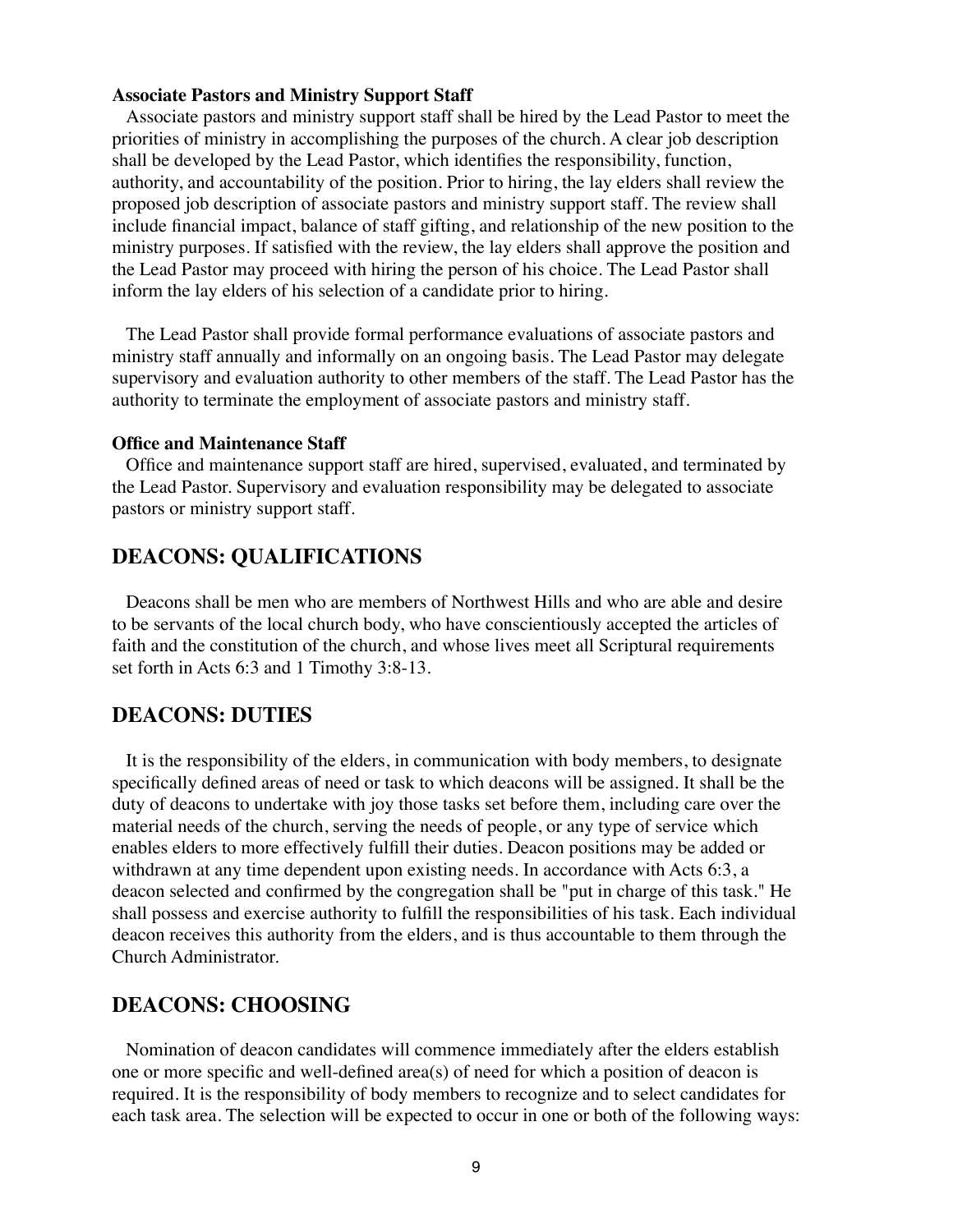- 1. An individual senses God's preparation for and call to that task, receives confirmation from others, and is recognized as a candidate.
- 2. Members of the church body and/or elders recognize an individual's proven ministry and qualifications, and encourage him to be a candidate.

Candidates for each defined task will meet with the Church Administrator or elders for determination of his qualifications, a definition of the task area and its responsibilities, and the candidate's ability and desire to serve. At this time, any candidate will be free to remove his name from consideration. It is the responsibility of the elders to evaluate a candidate's past service within the body according to Luke 16:10 - "He who is faithful in a very little thing is faithful also in much…" If a candidate has no proven past ministry in the body, the elders shall examine his qualifications with greater scrutiny, or give the candidate opportunity to serve in some limited capacity prior to deacon candidacy.

Confirmation of deacon candidates shall be achieved by signed response of the membership. If a given member has serious and specific reservations about the candidate, it shall be the equal responsibility of both member and candidate, with the oversight of the elders, to resolve the conflict in accordance with the spirit of Ephesians 4:25 and Colossians 3:12-14, and in a manner consistent with the principle of Matthew 18:15-17. Actual confirmation of a deacon is understood to occur only when all conflicts or objections are resolved. It is the responsibility of the elders to monitor such resolution and to assure that a candidate's appointment "seems good" to both the elders and the "whole church" (Acts 15:22).

#### **DEACONS: TENURE**

Deacon-oriented tasks are understood to involve either definite periods of time, or to be on-going. For on-going tasks there shall be no established term of office or service. A deacon may resign from service at his own request or upon completion of a given task. Removal from office will follow disciplinary procedures as operative for elders. After one year of service, body members shall be formally encouraged to evaluate the service of a deacon by signed response. Such evaluation will serve to encourage and confirm a deacon in his task, or to raise concerns that require resolution. If a deacon remains in office past one year, an evaluation will occur after every three additional years of service.

# **BODY MEMBERS: RECEIVING**

Those who indicate a desire to join Northwest Hills Community Church shall attend a membership class, if possible, or become informed of requirements of membership through interaction with an elder or pastoral staff member. Those desiring to join the church shall be interviewed personally by at least one elder or staff person to determine their relationship to Jesus Christ and their identification with Him in His death, burial and resurrection by public baptism and to determine their understanding and acceptance of the church constitution. Upon satisfaction of the above provisions they shall be presented to the congregation and welcomed as members with full privileges and responsibilities and shall be extended the Right Hand of Fellowship by assembled church members. (Galatians 2:9)